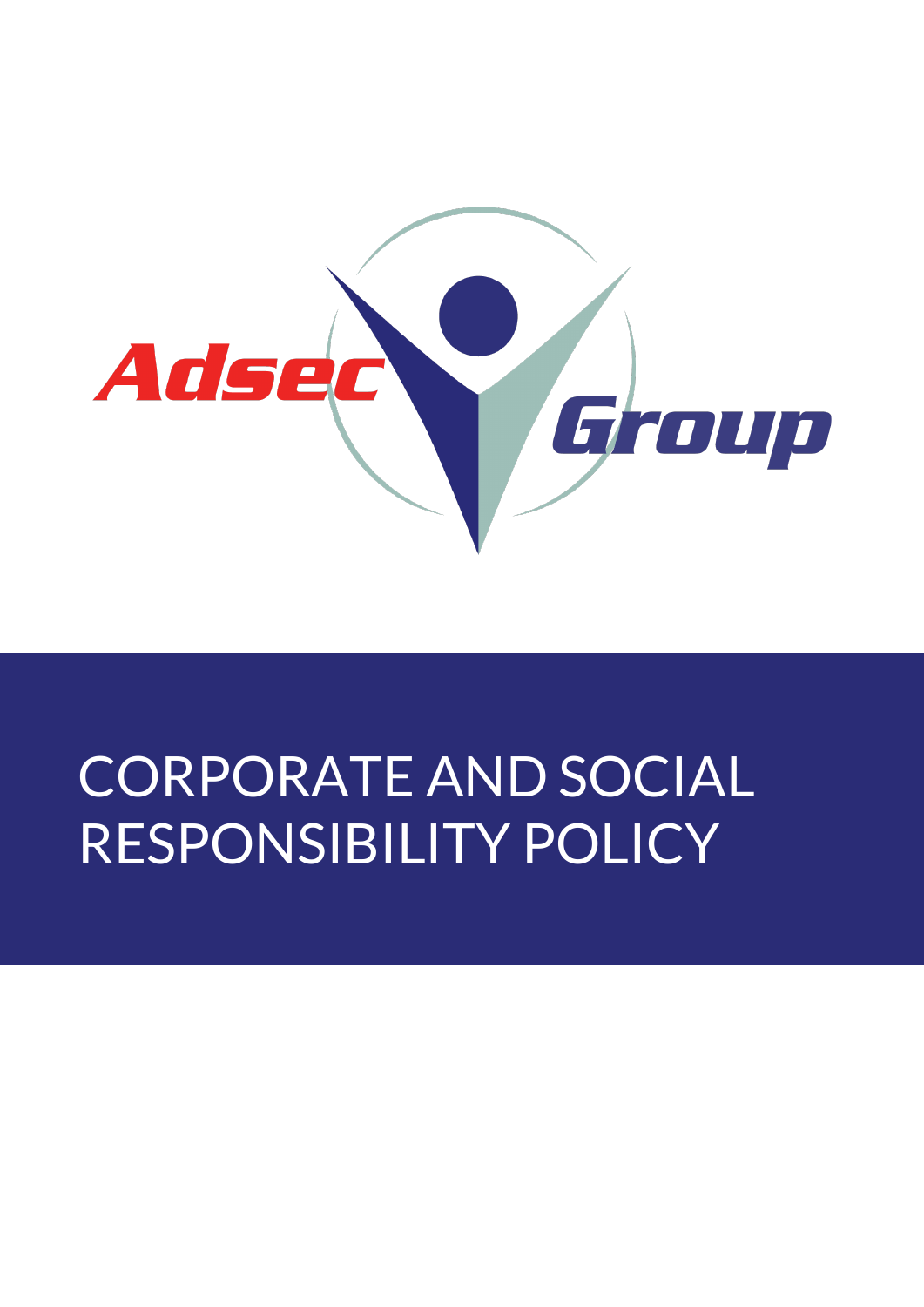Corporate and Social Responsibility CSR is defined as the integration of business operations and values, whereby the interests of all stakeholders including investors, customers, employees, the community, and the environment are reflected in the company's policies and actions.

## **COMMITMENT**

We are committed to:

- Continuous improvement in our Corporate and Social Responsibility (CSR) strategy;
- Encouraging our business partners to strive for matching performance;
- Acting in a socially responsible way;
- Continually improving our performance and meeting all relevant legislation;
- Encouraging our staff to be mindful of the effect of their actions on any natural resource.

## **PURPOSE AND AIMS**

• The purpose of the policy is to make clear to all stakeholders what we mean by CSR and how we propose to work towards achieving it. The CSR policy applies throughout all of the Procurement Service and governs our approach to all our activities;

In implementing this policy, we aim to:

- Be responsible.
- Be an exemplar of good practice.

# **STANDARDS OF BUSINESS CONDUCT**

- We recognise that good CSR embraces all aspects of sustainable development and the way we affect people through our business operations;
- We will assess which social issues are of most relevance to the contract and decide at what stage in the procurement lifecycle this social policy could most effectively and legally be included;
- We shall operate in a way that safeguards against unfair business practices;
- We believe that a responsible approach to developing relationships between companies and the communities they serve, global or local, is a vital part of delivering business success;
- When carrying out our business, in consultation with our customers, we will determine the environmental, social and economic issues;
- Our contracts will clearly set out the agreed terms, conditions and the basis for our relationship;
- We will continually review our policies and business practices to encourage engagement with small and medium enterprises and to promote the development of the regional supply chain.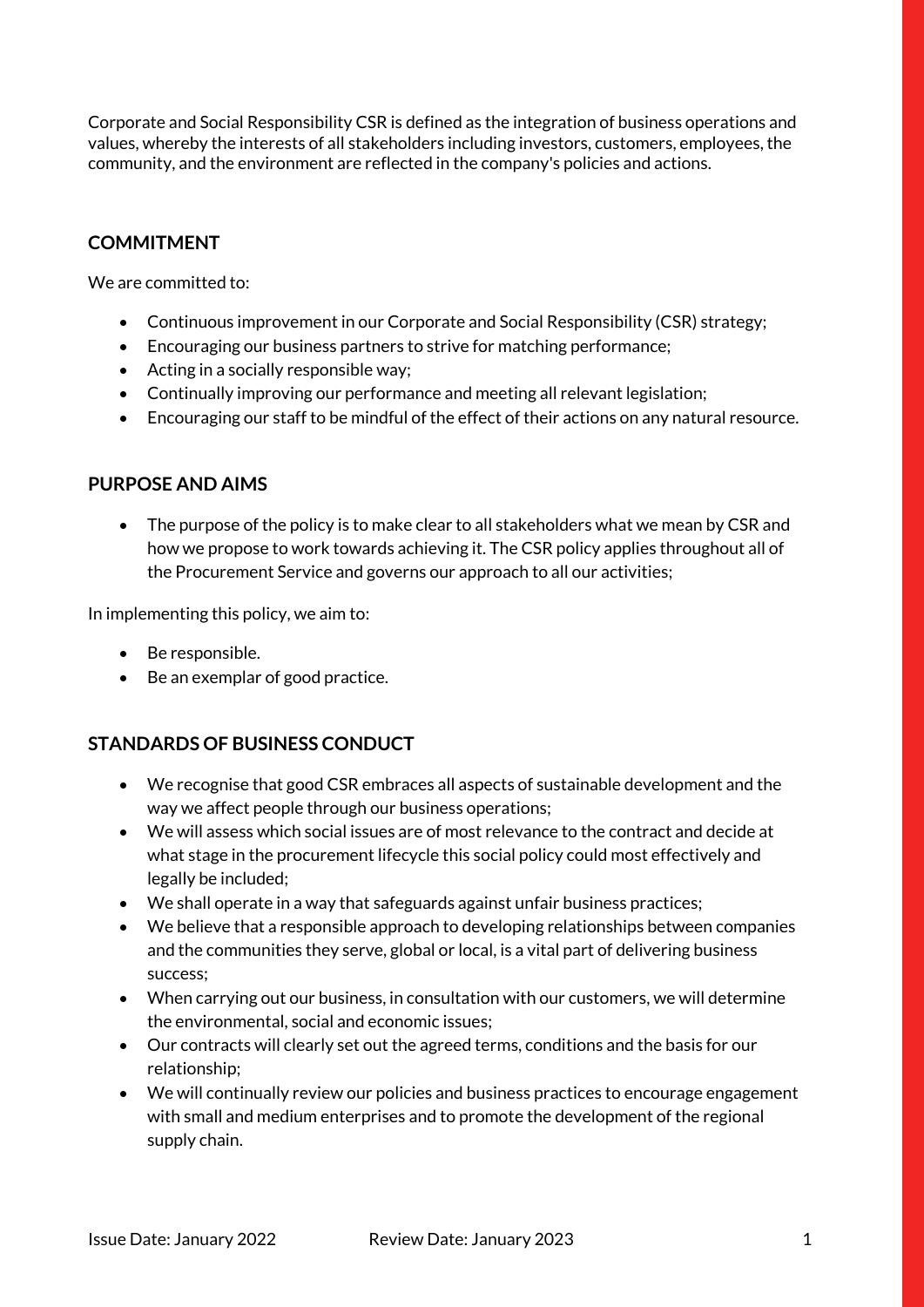# **CORPORATE GOVERNANCE**

- We will share and declare information on personal and corporate conflicts of interest and seek guidance from higher authority before acting;
- We are committed to ensuring that our business is conducted in all respects according to rigorous ethical, professional and legal standards;
- All the laws that regulate and apply will be complied with;
- We endeavour to ensure that stakeholders have confidence in the decision-making and management processes of the Procurement Service, by the conduct and professionalism of all staff. We do this by continually training and developing our staff;
- All groups and individuals with whom we have a business relationship will be treated in a fair, open and respectful manner;
- Competition will be reasonable and based upon the quality, value and integrity of the products and services being supplied;
- Feedback on performance will be actively sought, and we will continually review all activities to ensure best practice is observed at all times;
- We will allow our customers and vendors to give feedback on our performance and ensure that all customer comments are analysed, responded to and where appropriate, acted upon;
- An Action Plan will be developed to ensure continuous improvement is achieved.

## **ENVIRONMENT**

- Our objective is to endeavour to reduce our impact on the environment through a commitment to continual improvement;
- We will continue to work with our vendors to reduce their impact on the environment;
- We do assess production, use and disposal associated with the main goods we use;
- Our customers will be informed of the key issues involved in procurement so they can make informed purchases to reduce their impact on the environment;
- We will ensure that paper products used come from forests independently certified as well-managed according to the standards of the Forest Stewardship Council (FSC), or from recycled materials. All virgin paper products have been banned throughout the Company, environmental alternatives are used.

## **HUMAN RIGHTS**

- We aim to support and respect the protection of internationally proclaimed human rights;
- Vendors are actively encouraged to observe international human rights within their work.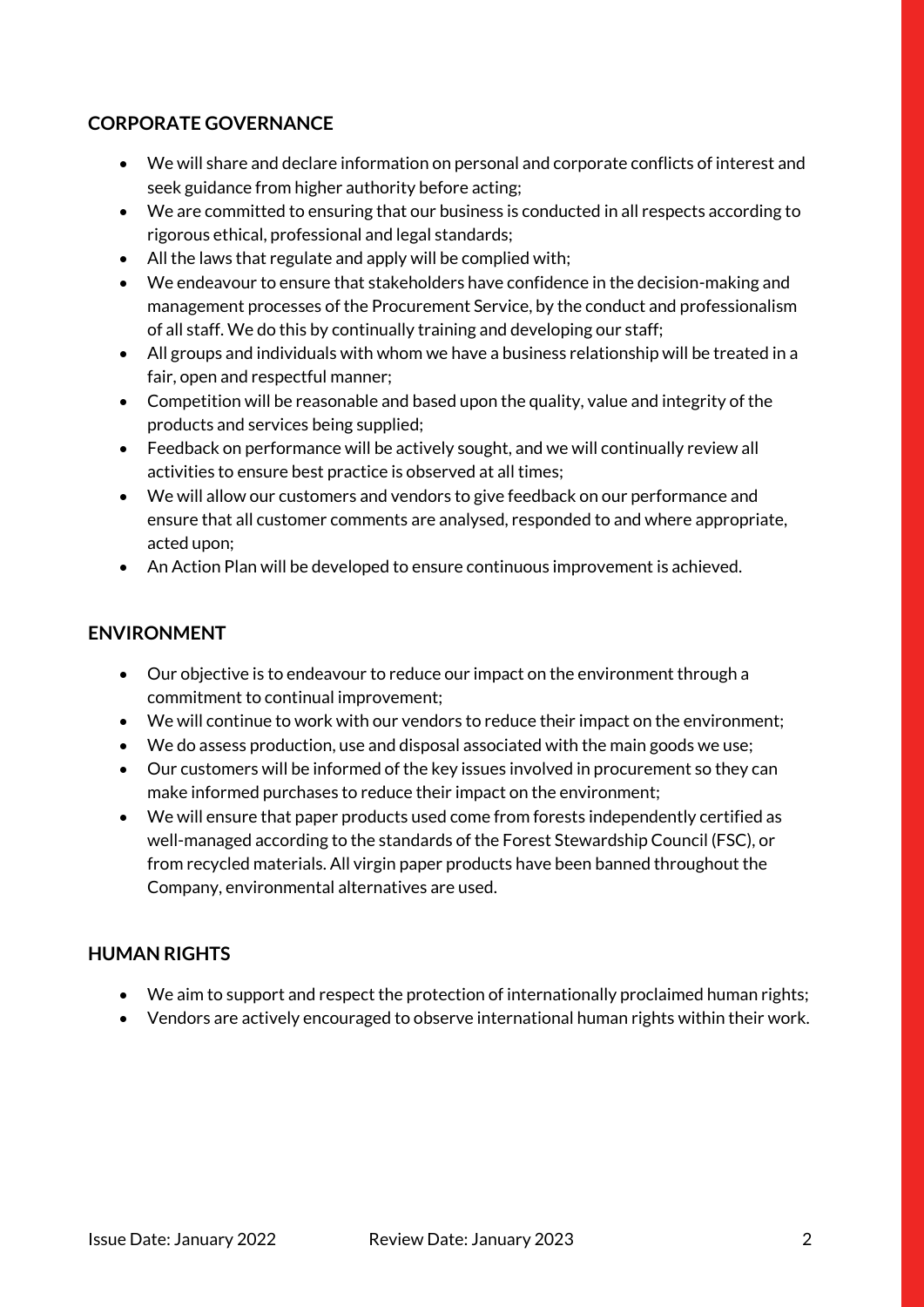# **EQUALITY AND DIVERSITY**

- We aim to eliminate discrimination on any grounds and promote equality of opportunity in the supply chain;
- We will ensure that our customers and vendors are able to work together in confidence and be treated with respect by each party;
- Our range of contracts will take account of the needs of a diverse customer base.

## **SUSTAINABILITY**

- A Sustainable Procurement Policy will be maintained that will set out the principles, policies and procedures on which sustainable business activity within Company will be based.
- The policy will act as a prompt to staff to consider sustainability as a factor in all purchasing decisions;
- We seek to minimise the adverse environmental effects of people travelling to and from our offices.

## **IMPACT ON SOCIETY**

- We will take steps to understand how we can most effectively support the needs of the local community and implement initiatives accordingly;
- Our impact on the local and wider community will be understood and nurtured;
- Dialogue with local communities shall be encouraged for mutual benefit.

## **ETHICS AND ETHICAL TRADING**

- We will ensure clear visibility through our supply chains.
- Training will be provided to relevant people on environmental and social issues affecting our supply chains;
- We will ensure that vendors uphold the workplace standards and behaviours consistent with the Company's requirements.

## **BIODIVERSITY**

• We actively encourage the use of sustainable practices in the maintenance of the Company grounds and premises.